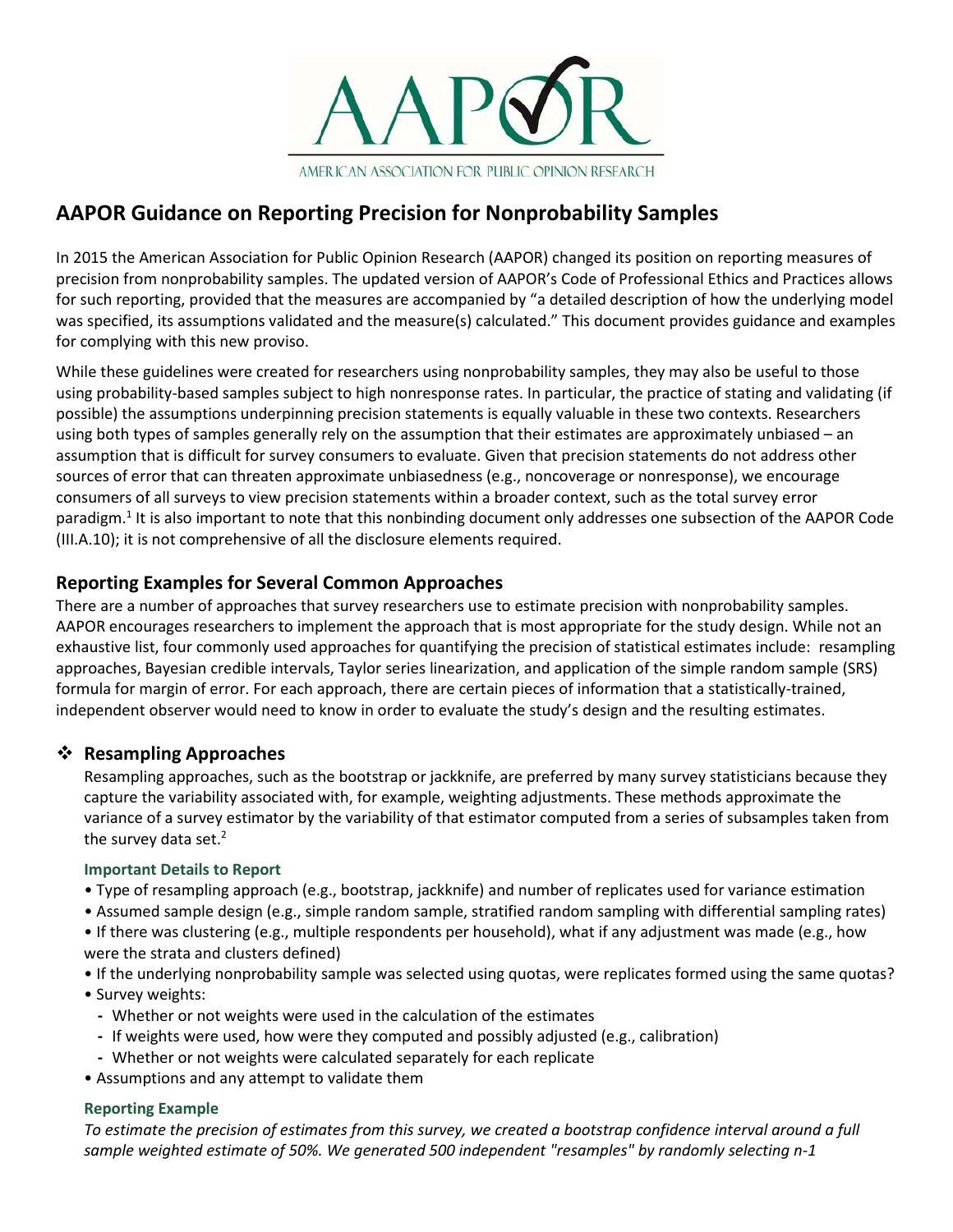*respondents with replacement from the original survey data set. Sampling weights were adjusted for the resampling and were used to compute 500 estimated proportions. The variability in these 500 weighted estimates derived from each of the 500 "resamples" forms the basis of our standard error for the estimates reported. The bootstrap approach we applied assumed that the data came from a simple random sample. No further adjustments (e.g., calibration) were applied to the sampling weights. The confidence interval assumes that our weighted estimates are approximately unbiased. This assumption of approximate unbiasedness is based on our assertion that any differences between the survey sample and the target population on key survey outcomes are corrected by the sampling weight. [No analysis was conducted to validate that assertion. \*OR\* That assertion is based on a benchmarking analysis summarized in this report(link).]3* 

## **Bayesian Credible Interval**

A Bayesian credible interval is created as part of a statistical process that models the distribution of a population parameter using prior information (e.g., previous poll results) to produce an updated or posterior distribution of the estimate. While the Bayesian credible interval is in some ways analogous to the design-based confidence interval, it is computed and interpreted differently.4

### **Important Details to Report**

- Prior model/distribution:
	- Source of prior(s)
	- Was the prior used non-informative (a.k.a. "flat") or informative?
- Posterior model:
	- Were sampling weights and/or design variables incorporated in the statistical models used to explain the relationship between the parameter of interest and the data collected?
	- What other predictors, if any, were included in this model?
- What type of model selection procedure was used in determining the final model?
- $\bullet$  How was the fit of the statistical model assessed (i.e. R<sup>2</sup>, AIC, BIC) and was the fit of the statistical model determined using cross-validation methods?
- Specific method that serves as the basis of the credible interval<sup>5</sup>
- Assumed sample design (e.g., simple random sample, stratified random sampling with differential sampling rates)
- If there was clustering (e.g., multiple respondents per household), what if any adjustment was made (e.g., how the strata and clusters were defined)
- Survey weights:
	- Whether or not weights were used in the calculation of the estimates
	- If weights were used, how were they computed and possibly adjusted (e.g., calibration)
- Other assumptions and any attempt(s) to validate them

### **Reporting Example**

*The measure of precision reported for each survey estimate is its credible interval. The 95 percent credible interval for each weighted survey estimate was computed by calculating the 2.5 percent (lower bound) and 97.5 percent (upper bound) quantiles of the estimated posterior distributions that were computed using an informative prior. Parameters for the informative prior distribution were based on estimates derived from five national polls conducted between April 1-30, 2016. Each poll contained the presidential horserace question and estimates were reported on PollingAggregator.com. Since the posterior distributions are skewed, the credible intervals are asymmetric around the estimates. Details of the models, including covariates and procedures to calculate the survey weights are available in the appendix. The credible interval assumes that our weighted estimates are approximately unbiased. This assumption of approximate unbiasedness is based on our assertion that any differences between the survey sample and the target population on key survey outcomes are corrected by the weights. [No analysis was conducted to validate that assertion. \*OR\* That assertion is based on a benchmarking analysis summarized in this report(link).]* 

## **Taylor Series Linearization**

Taylor series is the default variance estimation method in several statistical software packages. The software uses the linear Taylor series approximation of a nonlinear function and estimates the variance for that linear approximation.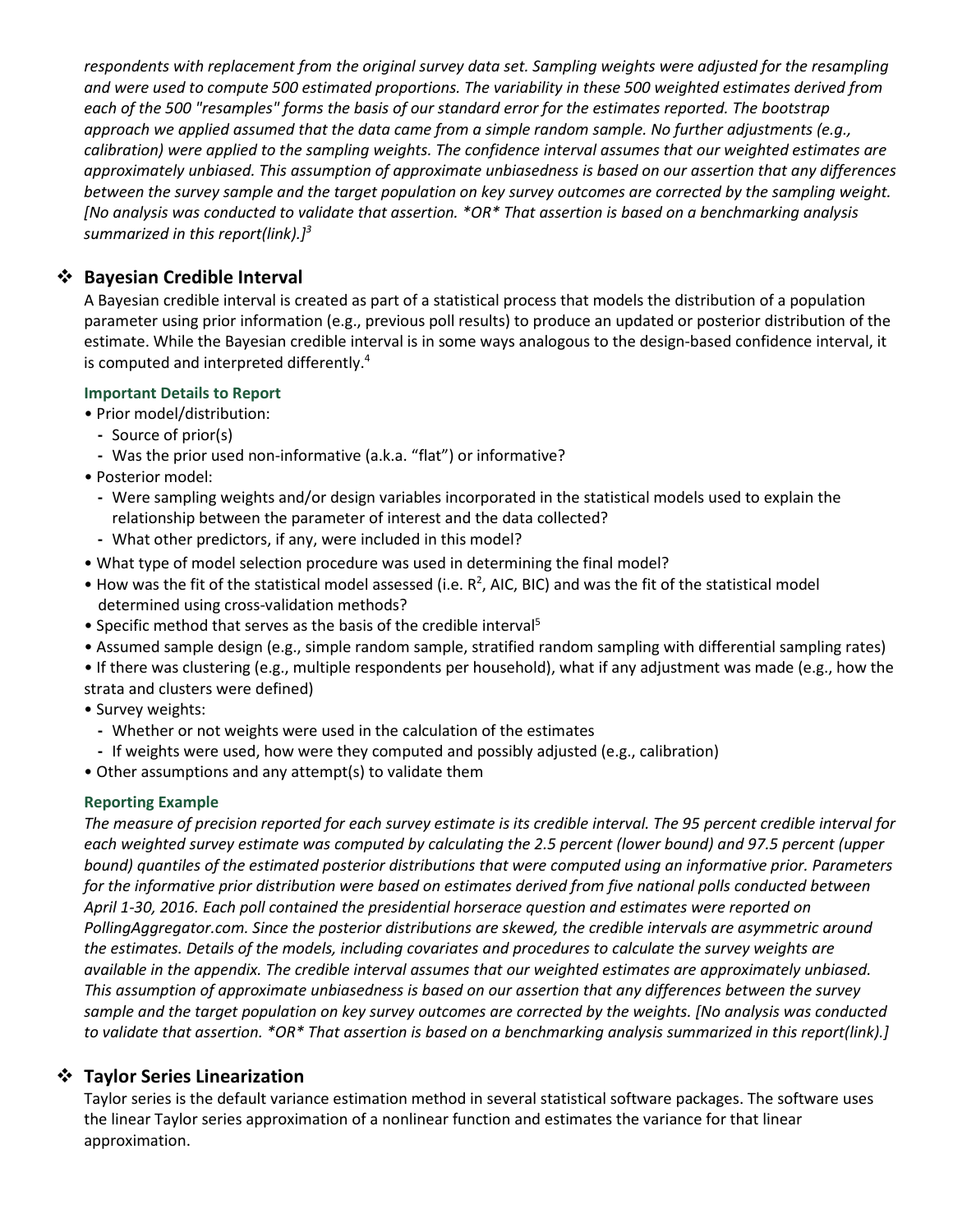#### Important Details to Report<sup>6</sup>

• Assumed sample design (e.g., simple random sample, stratified random sampling with differential sampling rates)

• If there was clustering (e.g., multiple respondents per household), what if any adjustment was made (e.g., how were the strata and clusters defined)

• Survey weights:

- Whether or not weights were used in the calculation of the estimates
- If weights were used, how were they computed and possibly adjusted (e.g., calibration)
- Assumptions and any attempt to validate them

#### **Reporting Example**

*All survey estimates were computed using weights. The weights were generated in a two-step process. First, a base weight was created with all cases assigned value 1. Second, this base weight was entered into a raking procedure that aligned the responding sample to American Community Survey benchmarks for gender, age, education, race, ethnicity, and region. Estimates were computed using these final weights, and standard errors for the estimates were computed using the Taylor series linearization method with these final weights. The standard errors assume that the weighted estimates used in the Taylor series linearization are approximately unbiased (or at the very least, consistent). <sup>7</sup> This assumption of approximate unbiasedness is based on our assertion that any differences between the survey sample and the target population on key survey outcomes are corrected by raking on the aforementioned demographics. [No analysis was conducted to validate that assertion. \*OR\* That assertion is based on a benchmarking analysis summarized in this report(link).]* 

### **SRS Formula with or without Adjustment for the Approximate Design Effect**

Some poll reports show a margin of error (e.g., for p=50% at the 95% confidence level) computed using the classical formula that assumes a simple random sample (SRS). For a survey with 1,000 interviews, such a margin of error would look like 1.96 x SQRT $[(.5 \times .5)/1,000] \times 100\% = \pm 3.1$ . In reality, SRS conditions rarely hold due to nonresponse, weighting adjustments, and often additional factors. In many (if not most) surveys of people or households, the classical margin of error is incorrect (too small) due to departures from SRS.

A popular approach for addressing departures from SRS is to multiply the margin of error by an inflation factor. The inflation factor is computed as the square root of the approximate design effect, that is: SQRT[1 + (standard deviation of the weights / mean of the weights)<sup>2</sup>]. This factor does not account for clustering, but there are additional adjustments that could be included for clustering. The AAPOR Code requires researchers to report whether or not their variance estimates have been adjusted for the design effect for both probability samples and nonprobability samples.

#### **Important Details to Report**

- Was the margin of error adjusted for the design effect? If so, how was the design effect computed?
- If there was clustering (e.g., multiple respondents per household), what if any adjustment was made?

#### **Reporting Example**

*The margin of error reported for this survey was computed using the classical SRS formula with an adjustment for the estimated design effect. The overall design effect for a survey is commonly approximated as the 1 plus the squared coefficient of variation of the weights. For this survey, the margin of error (half-width of the 95% confidence interval) incorporating the design effect for full-sample estimates at 50% is ± 4.5 percentage points. Estimates based on subgroups will have larger margins of error. The margin of error assumes that the weighted estimates are approximately unbiased. This assumption of approximate unbiasedness is based on our assertion that any differences between the survey sample and the target population on key survey outcomes are corrected by raking on the demographics listed in the weighting description. [No analysis was conducted to validate that assertion. \*OR\* That assertion is based on a benchmarking analysis summarized in this report(link).]* 

### **Declining to Estimate Precision**

For some surveys (e.g., exploratory, internal research) estimating precision may not be important to the research goals. For other surveys precision measures may be relevant, but the researcher may not have the statistical resources to compute them. Under the AAPOR Code, it is acceptable for researchers working with nonprobability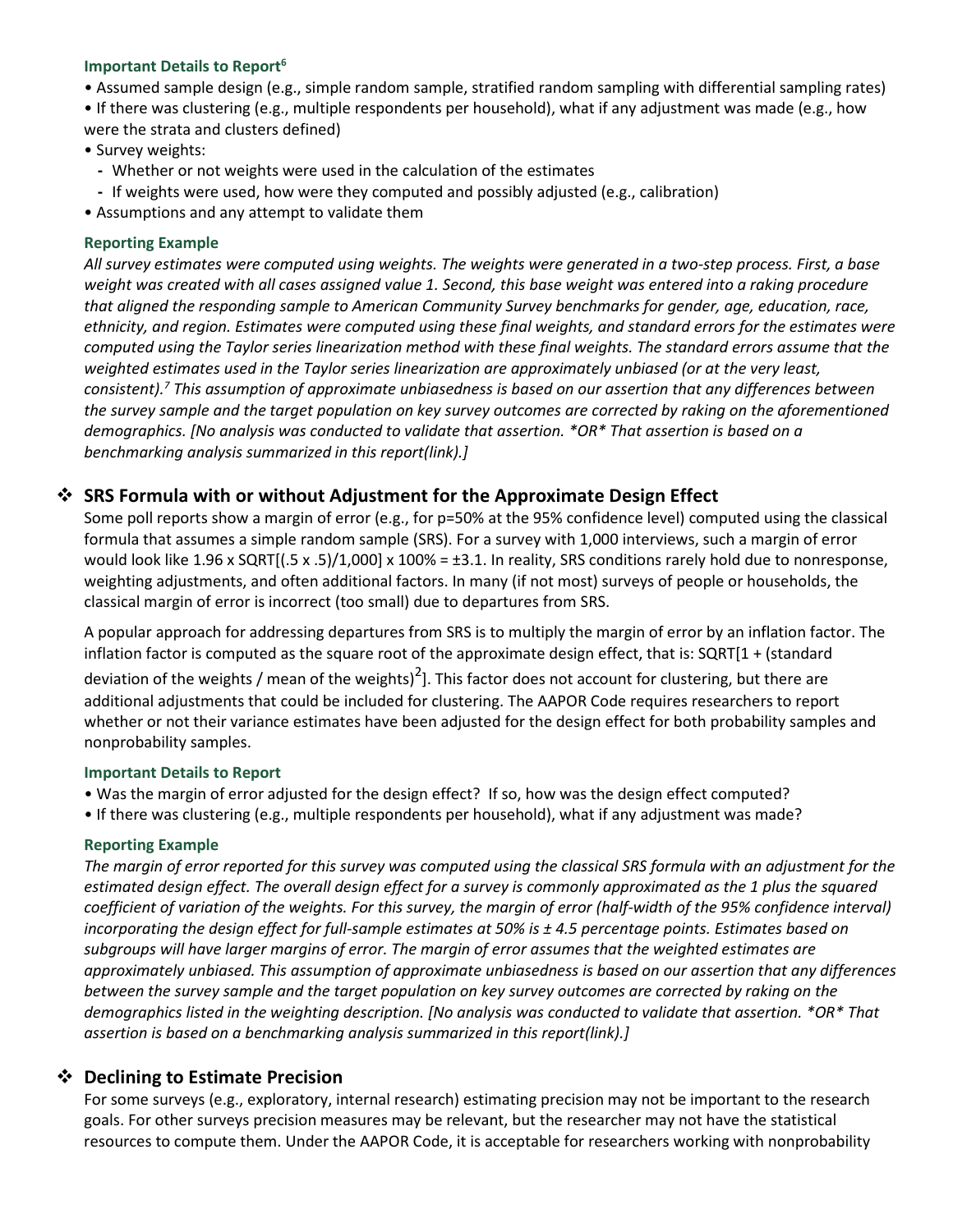samples to decline to report an estimate of variance. In such cases, it may useful to note that the survey estimators have variance, but there has been no attempt to quantify the size.

## **Where to Report This Information**

Details about how variance was estimated can be provided in any number of locations and formats (in a study report, a Web page, a technical report, journal article, etc.). For publically released polls, if the information is not included in the study report itself, then a link or other instructions for accessing the information should be provided.

## **Why AAPOR Requires Disclosure of This Information**

AAPOR's disclosure requirements are rooted in the idea that publically-released surveys are a scientific enterprise, and reproducibility is a core principle of science. A hypothetical independent researcher should be able to replicate the process by which the survey estimates – and precision statements about those estimates – were produced, even though the results themselves may not replicate due to factors such as nonresponse.

## **Acknowledgements**

These guidelines were created by the AAPOR Standards Committee led by Courtney Kennedy and Trent Buskirk. A number of survey researchers and statisticians made very helpful contributions. We wish to thank Mike Brick, Jill Dever, Ariel Edwards-Levy, Natalie Jackson, Kyley McGeeney, Andrew Mercer, Anthony Salvanto, George Terhanian, Rick Valliant and Kirk Wolter for their comments.

## **Technical Notes**

<sup>1</sup>For a recent review of the total survey error framework, see: Groves, Robert and Lyberg, Lars. 2010. "Total Survey Error: Past, Present, Future." *Public Opinion Quarterly*, Vol. 74 (5): 849-879.

<sup>2</sup>Resampling approaches may underestimate the true standard errors of estimates derived from nonprobability samples for several reasons. To explain, we contrast with the use of resampling approaches for probability samples. One potential problem is that the number of adjustments used to compute the replicate weights are likely to be fewer with nonprobability samples compared to probability samples that use resampling approaches. For example, a number of probability samples employ a base weight for differential probabilities of selection, a weighting-cell or propensity score nonresponse adjustment using information known for both respondents and nonrespondents, and a general calibration/raking step to reduce residual nonresponse and/or noncoverage bias. The impact of these adjustments is directly incorporated in the replicate subsamples to produce more accurate standard errors. However, in nonprobability samples, often little is known of the "nonrespondents" or those population members who never joined the sample in the first place, so it is unlikely that such nonresponse adjustments are incorporated in forming the replicate weights beyond general calibration/raking. Second, resampling approaches presume that the sample represents the target population in some systematic way as governed by a sampling design and that the replicate subsamples are being selected from the sample in the same way as the sample was selected from the population. In the case of nonprobability samples, there is not necessarily a stable design used to generate the sample or to govern how replicate subsamples are selected from it. Nonprobability samples may produce samples that have less variability on key outcomes than would be observed in the larger target population, especially if the self-selection mechanism governing participation in nonprobability samples is associated with the survey outcomes. In such cases, resampling approaches would produce statistical estimates that are erroneously similar from one replicate sample to the other and, thus, result in biased (too low) variance estimates.